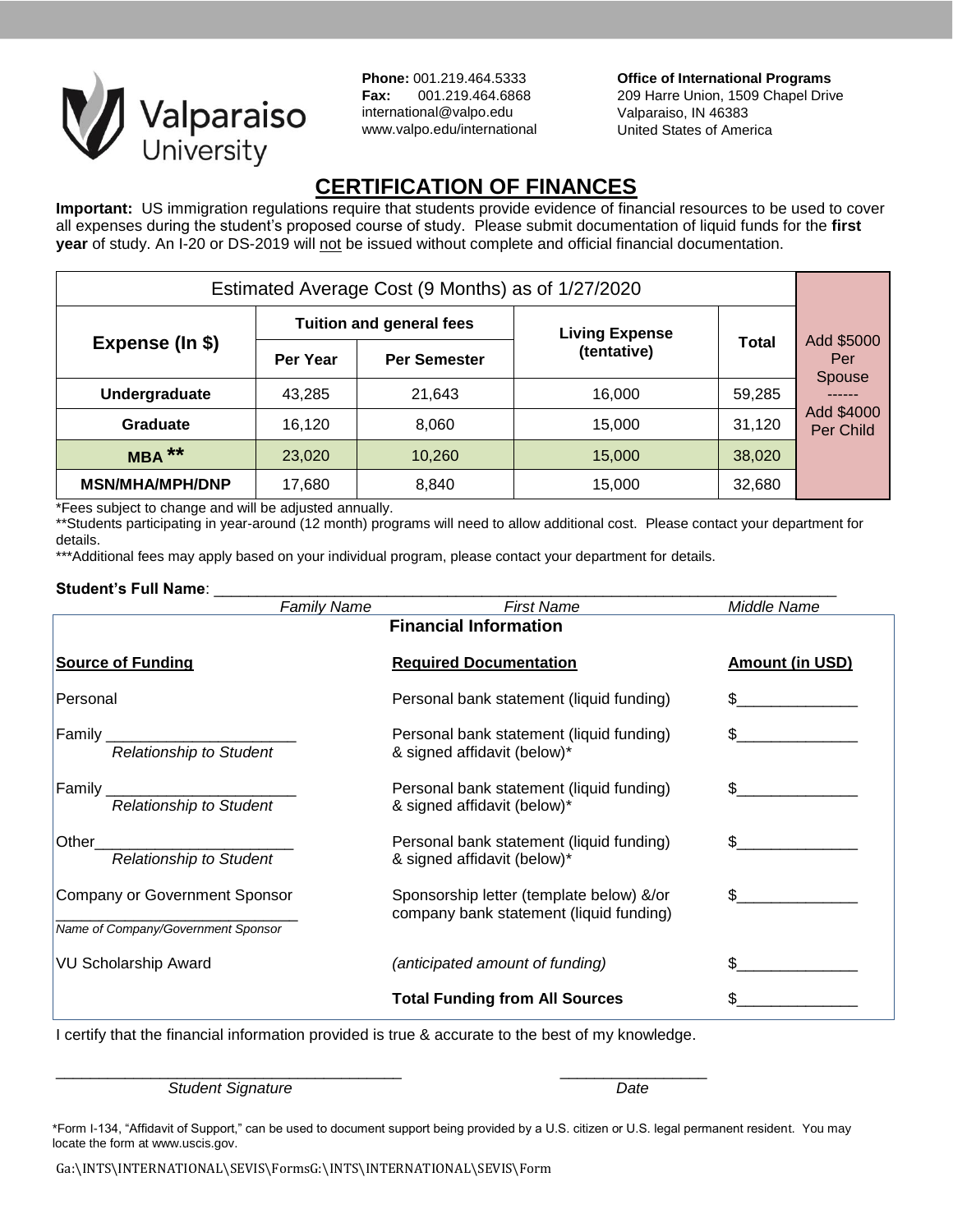

**phone:** 001.219.464.5333 **fax:** 001.219.464.6868 international@valpo.edu www.valpo.edu/international **Office of International Programs** 209 Harre Union, 1509 Chapel Drive Valparaiso, IN 46383 United States of America

## Each family sponsor should complete this affidavit.

| <b>Affidavit of Financial Support</b> |                                                                                                                  |      |  |  |  |
|---------------------------------------|------------------------------------------------------------------------------------------------------------------|------|--|--|--|
| Sponsor's Name                        | _________, certify that I will provide financial support each year in the amount of                              |      |  |  |  |
| \$<br>Amount in USD                   | who is                                                                                                           |      |  |  |  |
| my.                                   | Sponsor's Relationship to Student ________. Attached, please find documentation of my available liquid finances. |      |  |  |  |
| <b>Printed Name of Sponsor</b>        | Signature of Sponsor                                                                                             | Date |  |  |  |
| Address of Sponsor:                   | Phone Number of Sponsor: ___________                                                                             |      |  |  |  |
|                                       | Email Address of Sponsor:                                                                                        |      |  |  |  |
|                                       |                                                                                                                  |      |  |  |  |
|                                       |                                                                                                                  |      |  |  |  |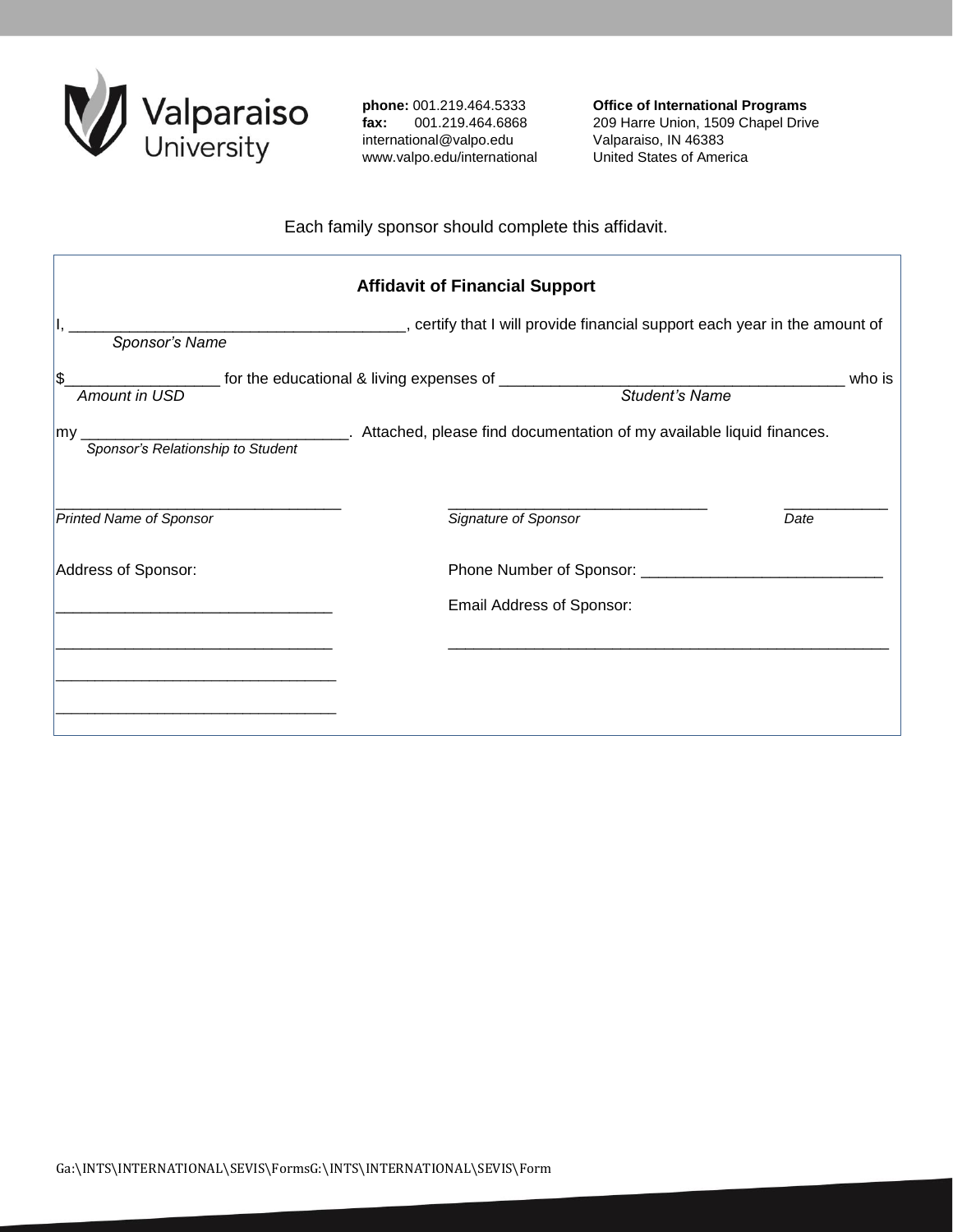## **Sponsorship Letter Template**

The below template can be used by a company/business sponsor to draft a sponsorship letter. **Your sponsor should copy this template onto official company/business letterhead and replace the blue text with their information.**

#### **(Today's Date)**

To: Valparaiso University

From: **(Name of Company/Business)**

Re: Financial Sponsorship of **(Name of Student)**

**(Name of Company/Business)** will financially support **(Name of Student)** during **(his/her)**  course of study at Valparaiso University for a period of up to **(number of years)** years in the amount of \$ **(USD)** per year. Our financial support will cover the cost of **(tuition, fees, and living expenses OR please list the expenses to be covered)** for **(Name of Student)**.

If **(Name of Student)** chooses to bring **(his/her)** spouse &/or children to the U.S. as dependents, **(Name of Company/Business) (will/will not)** cover the cost of their living expenses.

**(Name of Company/Business)** is financially supporting **(Name of Student)** because **(list reason(s) for sponsoring the student)**. We have included a copy of the financial statement for our organization for your review.

Sincerely,

*[signature required]*

**(Name of Company/Business Representative – preferably the CEO/owner or CFO) (Job Title)**